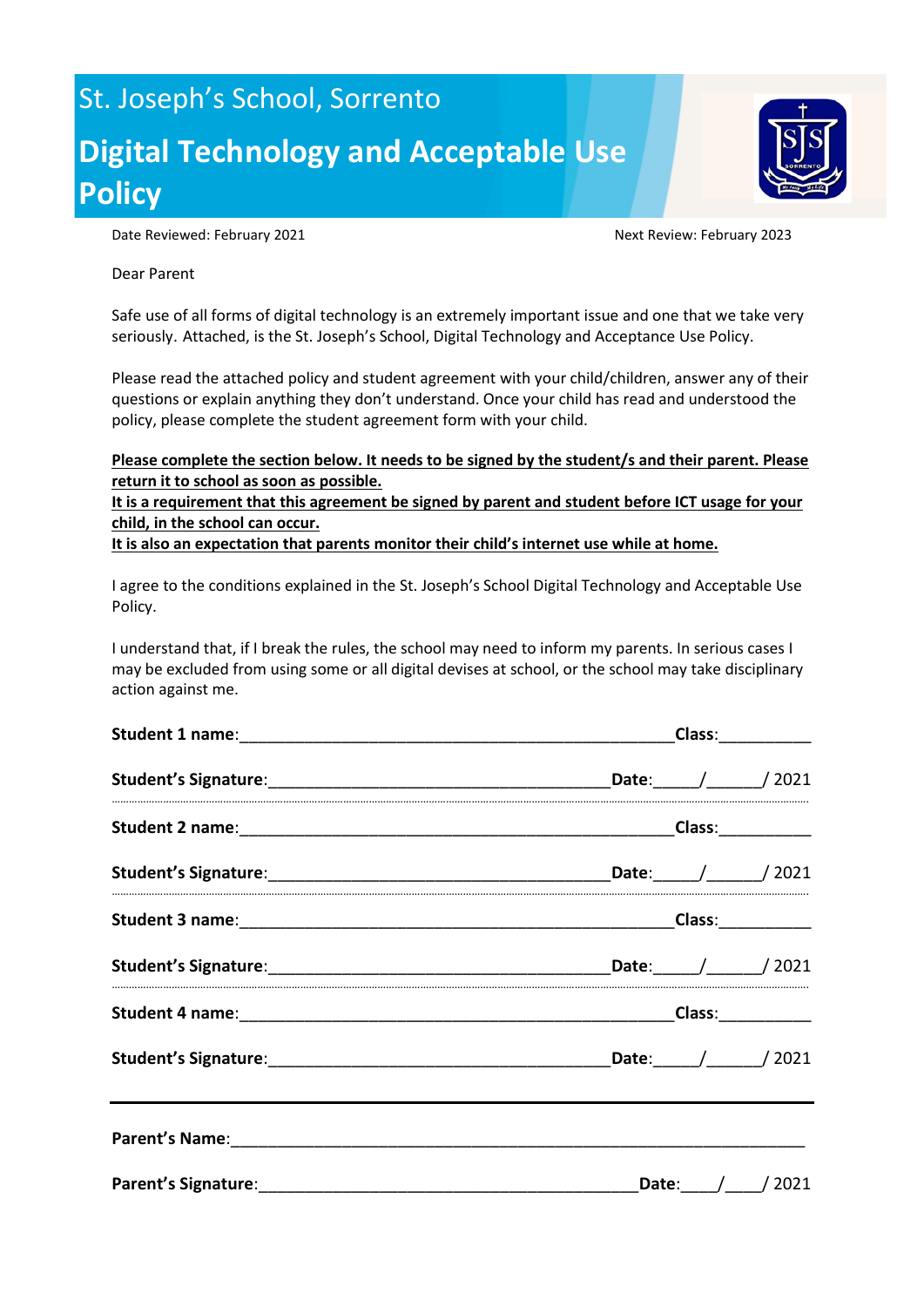# **St Joseph's School Sorrento Digital Technology and Acceptable Use Policy**

## **Rationale**

The use of digital technologies at St Joseph's School is to enhance learning in a supportive school environment. The school is committed to providing an education that encourages and teaches the positive use of digital technologies and promotes safe and responsible online behaviour. This is most successful when parents/guardians and the school work together to encourage positive student use of technologies for learning and collaborating.

St Joseph's School recognises it has a duty of care to the wellbeing of students and believes the teaching of cyber safety and responsible online behaviour is essential to developing knowledge and understanding of ethical obligations. This also extends to protecting the privacy of all students by addressing current issues, including cyber-bullying and online privacy. To be safe online and to gain the greatest benefit from the opportunities provided through an online environment, students need to do the right thing by themselves and others online, particularly when no one is watching.

Whilst St Joseph's endeavours to avoid any inappropriate material, through pre-selection of sites, screening programs and staff supervision, it is impossible to control all material on a global network and St Joseph's assumes no responsibility should a user access inappropriate information. Students using the Internet or digital technologies have the responsibility to report inappropriate behaviour and material to their supervisors. Misuse of the Internet or digital technologies will result in disciplinary action in line with the St Joseph's Positive Behaviours policy, Cyberbullying Policy and Social Media Policy and Procedures.

It is important for St Joseph's students to develop the skills necessary to become responsible, reliable and respectful users of technologies. They must be accountable and responsible for their actions when using digital technologies by abiding by the User Agreement (attached).

#### **At St Joseph's School we:**

- Use the schools four values of respect, learning, teamwork and honesty to outline the expected behaviours on digital technologies.
- Provide a filtered internet service.
- Provide access to educational websites and apps that have been teacher recommended and reviewed.
- Provide supervision and direction in online activities and when using digital technologies for learning.
- Have a cyber-safety program at the school which is reinforced across the school (eSmart).
- Support parents/guardians to understand the importance of safe and responsible use of digital technologies, the potential issues that surround their use and strategies that they can implement at home to support their child.
- Work with students to outline and reinforce the expected behaviours on the internet

## **Student Agreement**

#### **When I use digital technology I agree to:**

Be a safe, responsible and ethical user whenever and wherever I use it.